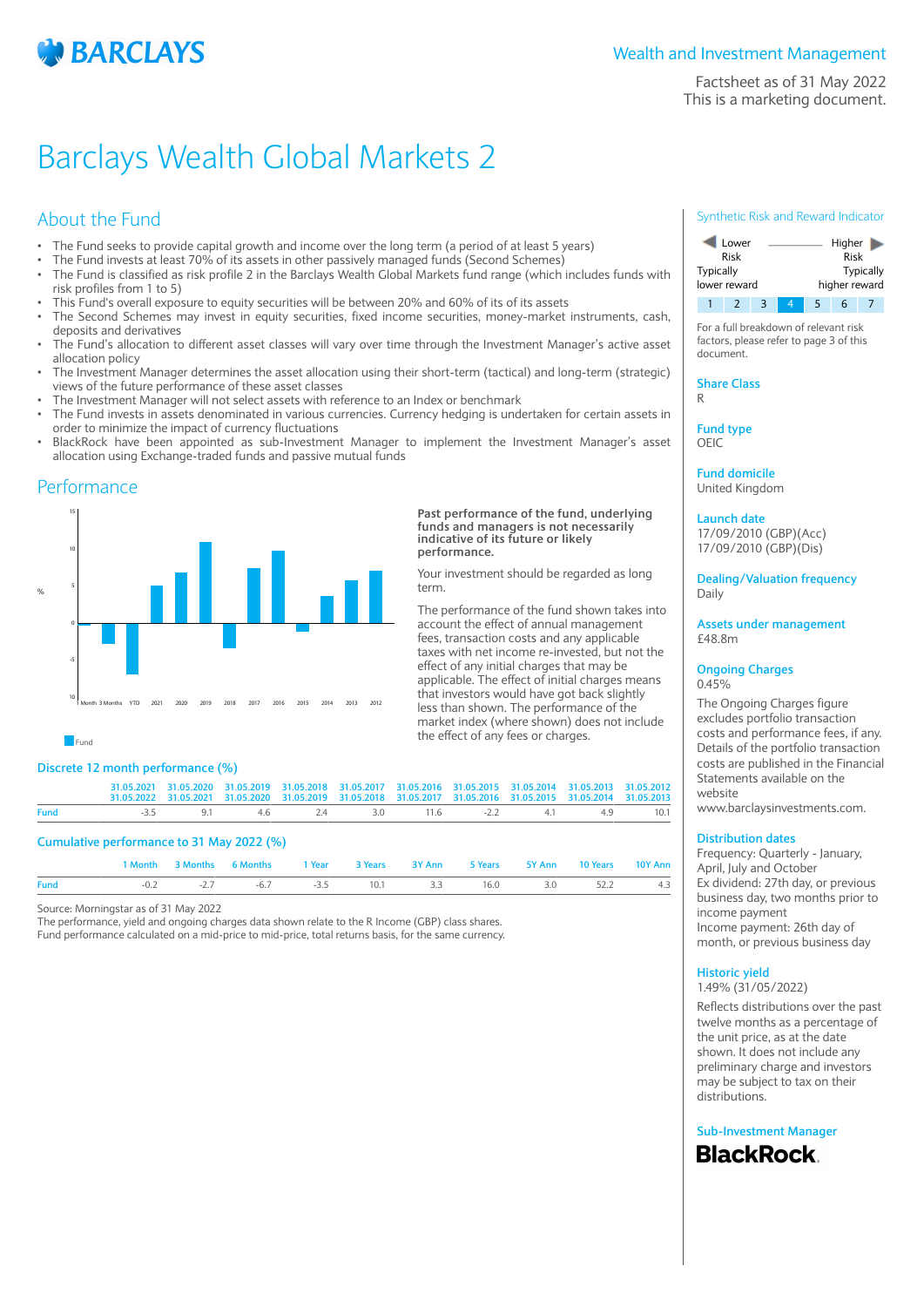

### Wealth and Investment Management

Factsheet as of 31 May 2022 This is a marketing document.

# Barclays Wealth Global Markets 2

## Asset Allocation

| <b>Asset Class</b>                 | Strategic Asset Allocation (%) | <b>Tactical Tilts</b> | Portfolio (%) |
|------------------------------------|--------------------------------|-----------------------|---------------|
| Cash & Short Maturity Bonds        | 16.0                           | <b>Neutral</b>        | 15.7          |
| Developed Government Bonds         | 17.0                           | Neutral               | 16.8          |
| Investment Grade Bonds             | 17.0                           | <b>Neutral</b>        | 16.8          |
| High Yield & Emerging Market Bonds | 17.0                           | Neutral               | 17.2          |
| Developed Markets Equities         | 75.0                           | Overweight            | 27.4          |
| <b>Emerging Markets Equities</b>   | 8.0                            | <b>Underweight</b>    | 6.            |

Source: Morningstar

## Portfolio Holdings

#### Portfolio Allocation (%)

| iShares North America Idx (IE) Flex Dis\$ | 14.6 |
|-------------------------------------------|------|
| iShares \$ Treasury Bd 1-3y ETF USD Dist  | 8.8  |
| iShares Global HY Corp Bd ETF USD Dist    | 8.7  |
| iShares € Govt Bond 1-3yr ETF EUR Dist    | 7.0  |
| iShares Global Infl Lnkd GovBd ETF£HDist  | 6.8  |
| iShares \$ Corp Bond ETF USD Dist         | 5.2  |
| iShares JPMorgan EM Lcl Govt Bd ETF\$Dist | 5.1  |
| iShares Global Govt Bond ETF USD Dist     | 5.0  |
| iShares US Corp Bd Idx (IE) Flex Dis USD  | 4.6  |
| iShares Core € Corp Bond ETF EUR Dist     | 4.5  |
| iShares S&P 500 Swap ETF USD Acc          | 4.3  |
| iShares EmergMkts Idx (IE) Flex Dis GBP   | 4.1  |
| iShares Wld ex-EurGovtBdIdx(IE)Flex Dis\$ | 3.4  |
| iShares Em Mkts Govt Bd Idx (LU) I7 USD   | 3.4  |
| iShares Europe ex-UK Idx (IE) Flex Dis€   | 2.3  |
| Other                                     | 12.1 |

Source: Barclays and Northern Trust 'Other' includes cash and futures positions. Be aware, funds investing in overseas securities are exposed to currency exchange risks.

#### **Price** £1.52 (31/05/2022)(GBP)(Acc) £1.28 (31/05/2022)(GBP)(Dis)

#### **Holdings**

38

#### **ISA allowable?** Yes

**SIPP allowable?** Yes

## **Sedol code**

B510V99 (GBP)(Acc) B51RWR5 (GBP)(Dis)

#### **ISIN code**

GB00B510V991 (GBP)(Acc) GB00B51RWR53 (GBP)(Dis)

#### **Bloomberg code**

BCWG2RA:LN (GBP)(Acc) BCWG2RI:LN (GBP)(Dis)

#### **Depositary**

Northern Trust Investor Services Limited

#### **Investment Manager**

Barclays Investment Solutions Limited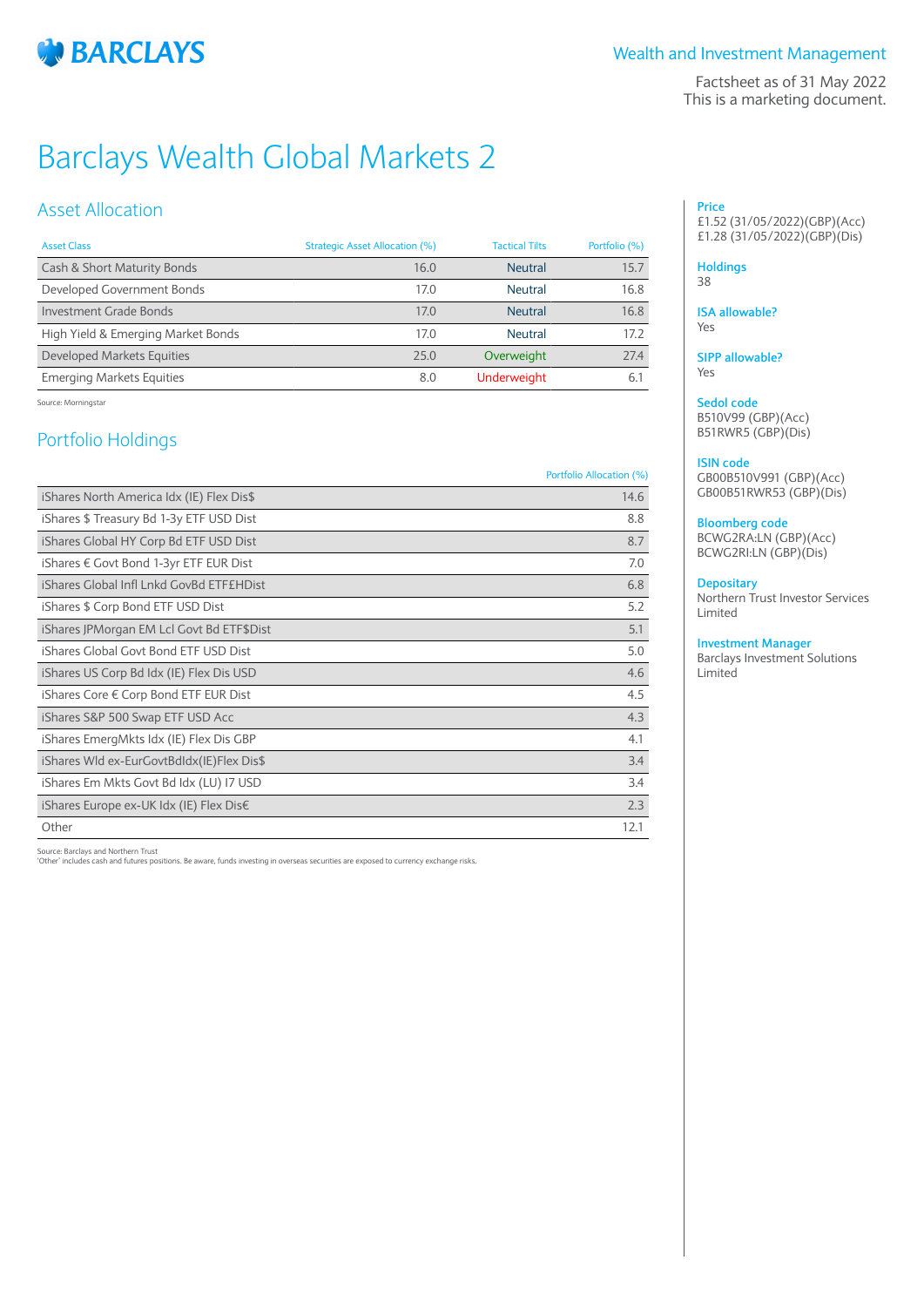

#### Wealth and Investment Management

Factsheet as of 31 May 2022 This is a marketing document.

## Barclays Wealth Global Markets 2

## Risk Factors

#### Charges to Capital

These funds take part or all of the annual management charges from capital rather than the income generated by the fund, increasing the potential for the capital value of your investment to be eroded.

#### Inflation

Inflation will reduce the real value of your investments in future.

#### Long Term Investments

Stock market investments should be regarded as long term investments.

#### Returns are not guaranteed

What you receive when you sell your investment is not guaranteed, it depends on how your investments perform.

#### Taxation and tax relief

Levels of taxation and tax relief are subject to change.

#### Value of Investments

The value of investments and the income you receive from them can fall as well as rise.

#### Derivative Exposure

The fund invests in derivatives as part of its investment strategy, over and above their use for Efficient Portfolio Management (EPM). Investors should be aware that the use of these instruments can, under certain circumstances, increase the volatility and risk profile of the Fund beyond that expected of a fund that only invests in equities. The fund may also be exposed to the risk that the company issuing the derivative may not honour their obligations which in turn could lead to losses arising.

#### Emerging Markets

Emerging markets are generally less well regulated than the UK and it can sometimes be difficult to buy and sell investments in these areas. There is also an increased chance of political and economic instability and so these funds carry higher risks than those investing in larger, more established markets.

#### Exchange Rate

The value of investments and any income from them may decrease or increase as a result of changes in exchange rates between currencies.

#### High Yield Bonds

These funds invest in high yield bonds, which carry a greater risk of default than investment grade corporate bonds. Economic conditions will also have a greater effect on their price.